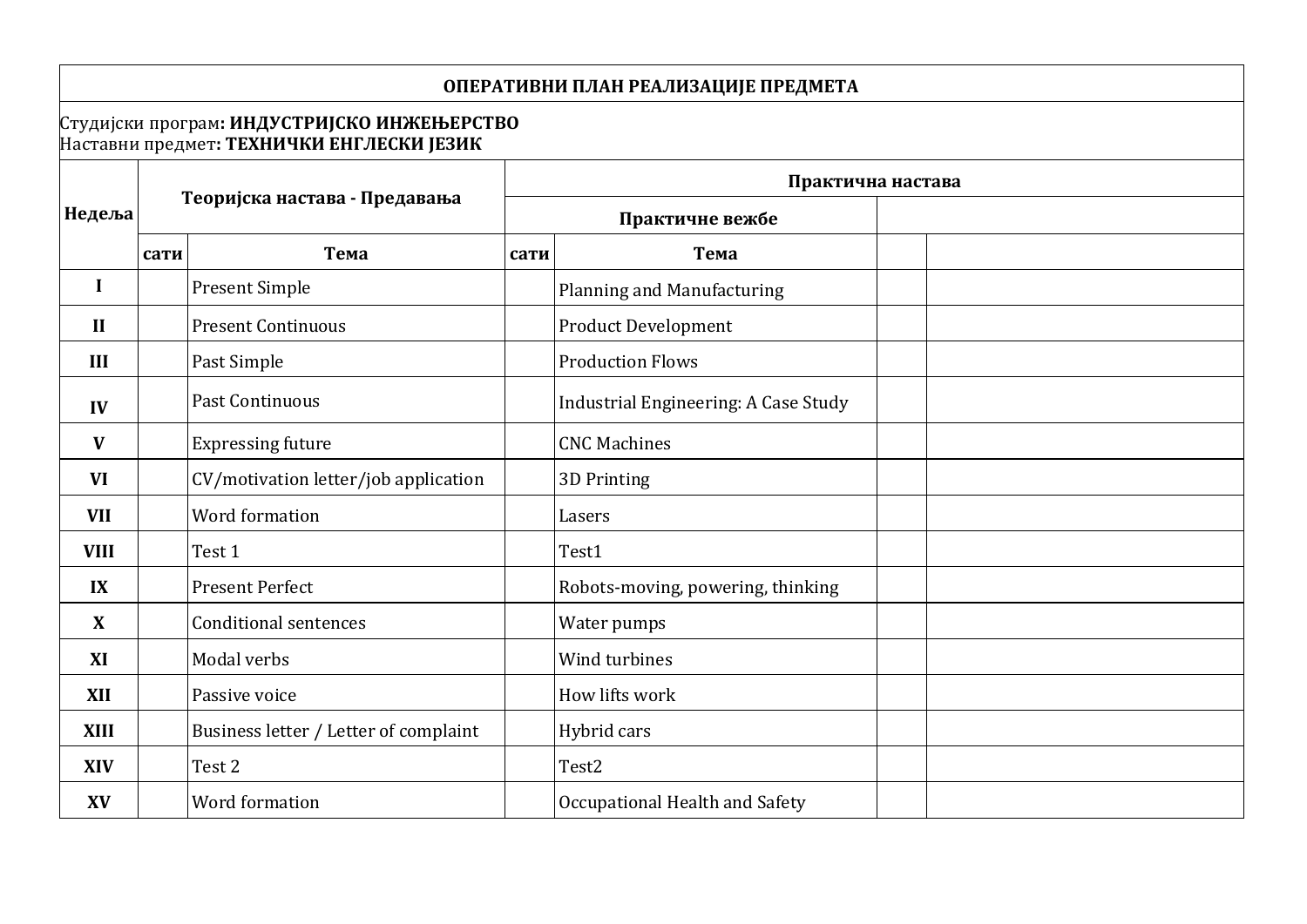## **ОПЕРАТИВНИ ПЛАН РЕАЛИЗАЦИЈЕ ПРЕДМЕТА**

#### Студијски програм**: ДРУМСКИ САОБРАЋАЈ** Наставни предмет**: TЕХНИЧКИ ЕНГЛЕСКИ ЈЕЗИК**

|              | Теоријска настава - Предавања |                                       | Практична настава |                                                         |  |  |
|--------------|-------------------------------|---------------------------------------|-------------------|---------------------------------------------------------|--|--|
| Недеља       |                               |                                       | Практичне вежбе   |                                                         |  |  |
|              | сати                          | Тема                                  | сати              | Тема                                                    |  |  |
| $\bf{I}$     |                               | <b>Present Simple</b>                 |                   | Racing bicycle                                          |  |  |
| $\mathbf{I}$ |                               | <b>Present Continuous</b>             |                   | Motor, hybrid, electric and advanced<br>safety vehicles |  |  |
| III          |                               | Past Simple                           |                   | <b>Public Transport</b>                                 |  |  |
| IV           |                               | Past Continuous                       |                   | Driving Test                                            |  |  |
| V            |                               | <b>Expressing future</b>              |                   | Driver Psychology                                       |  |  |
| <b>VI</b>    |                               | CV/motivation letter/job application  |                   | <b>Winter Driving</b>                                   |  |  |
| <b>VII</b>   |                               | Word formation                        |                   | Parking                                                 |  |  |
| <b>VIII</b>  |                               | Test 1                                |                   | Test 1                                                  |  |  |
| IX           |                               | <b>Present Perfect</b>                |                   | New World Class Highways                                |  |  |
| X            |                               | <b>Conditional sentences</b>          |                   | <b>Traffic Regulations</b>                              |  |  |
| XI           |                               | Modal verbs                           |                   | <b>Traffic Safety</b>                                   |  |  |
| <b>XII</b>   |                               | Passive voice                         |                   | <b>Freight Transport</b>                                |  |  |
| <b>XIII</b>  |                               | Business letter / Letter of complaint |                   | Supply chain                                            |  |  |
| <b>XIV</b>   |                               | Test 2                                |                   | Test 2                                                  |  |  |
| XV           |                               | Word formation                        |                   | Logistics                                               |  |  |